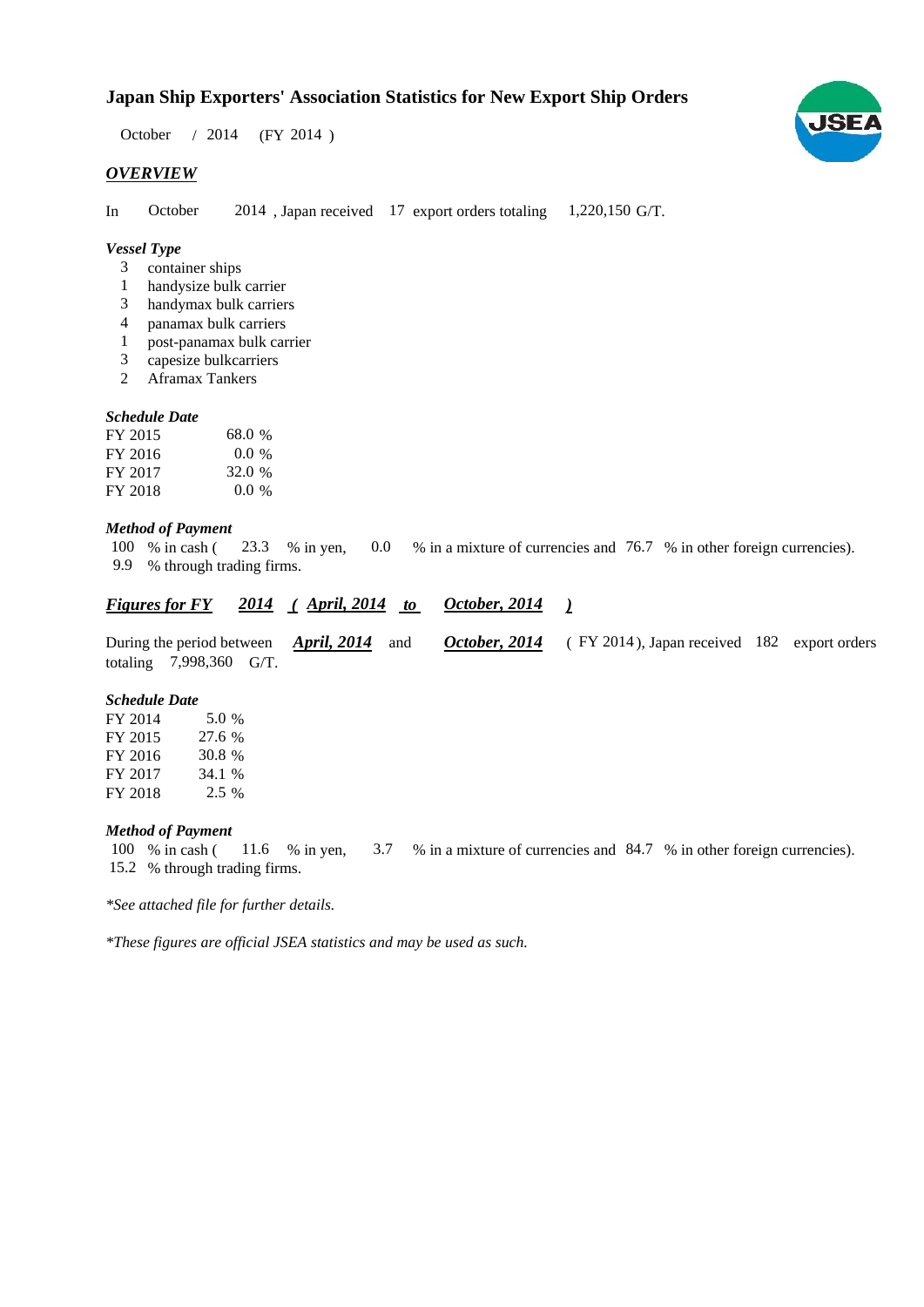#### New Export Orders Placed in October 2014 (FY 2014) Based on Fiscal Year

No. G/T No. G/T No. G/T No. G/T No. G/T No. G/T No. G/T No. G/T $\mathrm{G}/\mathrm{T}$ General Cargos ( 30 1,570,570 14 1,002,460 0 0 0 0 0 0 0 0 3 462,000 17 1,464,460 25 2,350,060 Bulk Carriers | 348 13,176,839 103 3,941,140 5 260,070 10 442,170 11 405,970 12 637,750 141 5,687,100 237 9,623,451 Tankers | 36| 1,685,800|| 17| 378,800| 4| 299,600| 0| 0| 1| 48,000| 2| 120,400| 24| 846,800|| 39| 1,314,500 Combined Carriers 0 0 0 0 0 0 0 0 0 0 0 0 0 0 0 0Others | 4 | 58,170 || 0 | 0 | 0 | 0 | 0 | 0 | 0 | 0 | 0 | 0 | 1,270 | 0 | 1 Total 418 16,491,379 134 5,322,400 9 559,670 10 442,170 12 453,970 17 1,220,150 182 7,998,360 302 13,289,281 FY 2014 / FY2013 (%) \* 175.9 147.0 147.0 48.4 68.8 37.8 87.1 99.7 \*\* 116.2 In CGT | | 7,984,890|| | 2,635,529| | 274,109| | 192,971| | 218,048| | 502,460| | 3,823,117|| | 6,348,857 Apr 13 to Mar 14 Apr 14 to Jun 14 July 2014 August 2014 Jan 14 to Oct 14 Description September 2014 October 2014 Apr 14 to Oct 14

*Figures for shipbuilding orders of 500 G/T and over for export as steel vessels placed with JSEA members are covered.*

\*FY 2013/FY2012

\*\*Calendar Year 2014

JSEA (November 2014)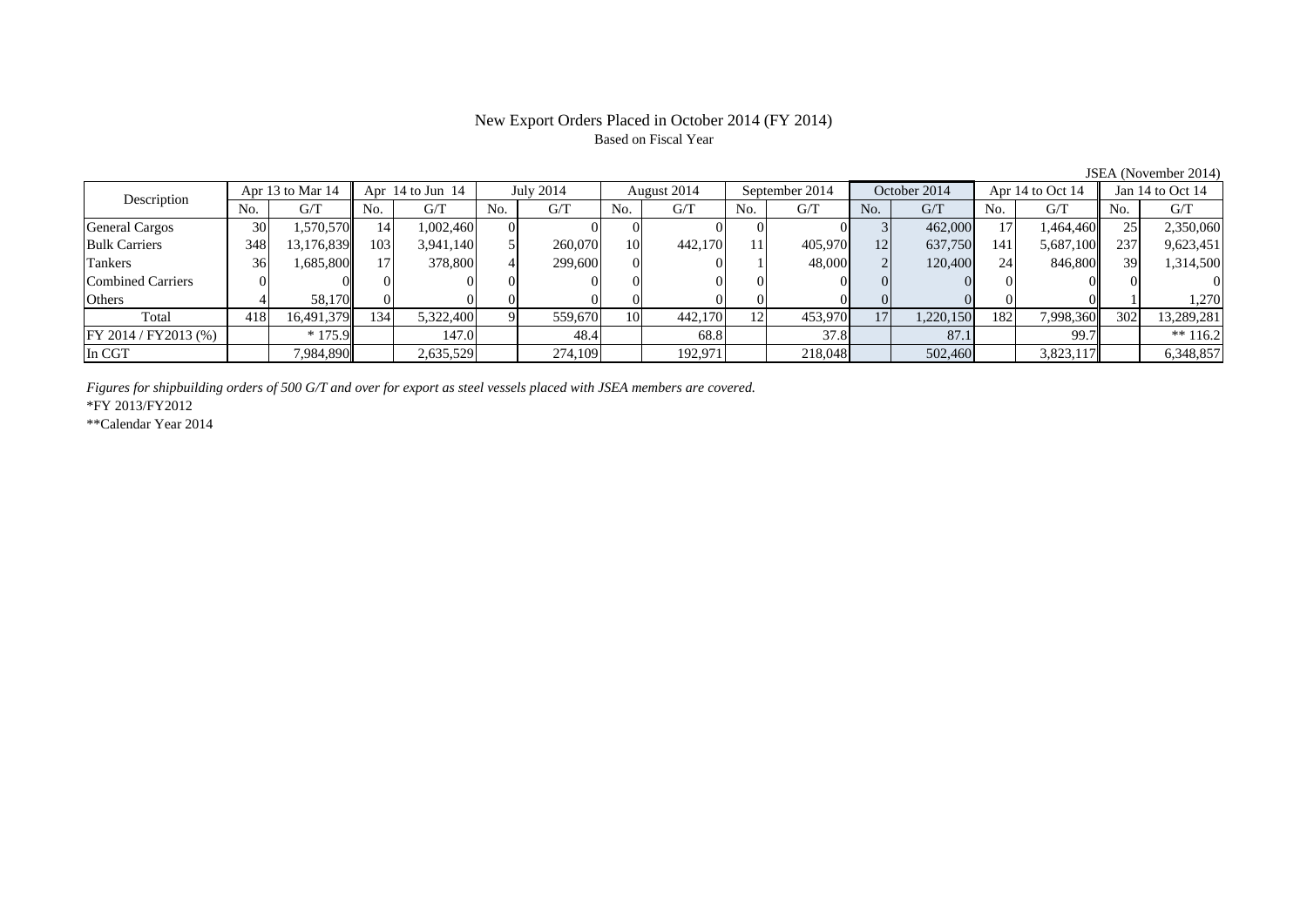## Export Ships Delivered in October 2014 (FY 2014) Based on Fiscal Year

| Description           |     | Apr 13 to Mar 14 |     | Apr $14$ to Jun $14$ |          | July 2014 |                | August 2014 |     | September 2014 |     | October 2014 |     | Apr 14 to Oct 14 |     | Jan $14$ to Oct $14$ |
|-----------------------|-----|------------------|-----|----------------------|----------|-----------|----------------|-------------|-----|----------------|-----|--------------|-----|------------------|-----|----------------------|
|                       | No. | G/T              | No. | G/T                  | No.      | G/T       | N <sub>0</sub> | G/T         | No. | G/T            | No. | G/T          | No. | G/T              | No. | G/T                  |
| <b>General Cargos</b> | 191 | 741.628          |     | 135.916              | $\Omega$ |           |                | 20,506      |     | 44.460         |     | 7,341        |     | 208,223          |     | 450,117              |
| <b>Bulk Carriers</b>  | 244 | 10,598,375       | 60  | 2,342,458            | 26       | 979,329   |                | 292,230     | 26  | 1,103,954      | 24  | 1,253,133    | 145 | 5,971,104        | 221 | 9,245,124            |
| Tankers               |     | 618,356          |     | 164.848              |          | 44,009    |                | 163.425     |     | 154,255        |     | 180.317      | 12  | 706.854          |     | 891,352              |
| Combined Carriers     |     |                  |     |                      |          |           |                | 01          |     |                |     |              |     |                  |     |                      |
| <b>Others</b>         |     | 41.274           |     |                      |          |           |                | $\Omega$    |     |                |     |              |     |                  |     | 20.637               |
| Total                 | 274 | 1,999,633        | 67  | 2,643,222            | 27       | 1,023,338 | 12             | 476.161     | 31  | 1,302,669      | 27  | 1,440,791    | 164 | 6,886,181        | 249 | 10,607,230           |
| FY 2014 / FY 2013 (%) |     | $*80.7$          |     | 88.4                 |          | 92.9      |                | 100.6       |     | 114.5          |     | 153.0        |     | 103.6            |     | ** $95.8$            |
| In CGT                |     | 5,297,726        |     | 1,235,313            |          | 476,192   |                | 211,380     |     | 637,019        |     | 629,291      |     | 3,189,195        |     | 4,843,134            |

*Deliveries of new shipbuilding orders of 500 G/T and over for export as steel vessels placed with JSEA members are covered.*

\*FY 2013/FY2012

\*\*Calendar Year 2014

JSEA (November 2014)